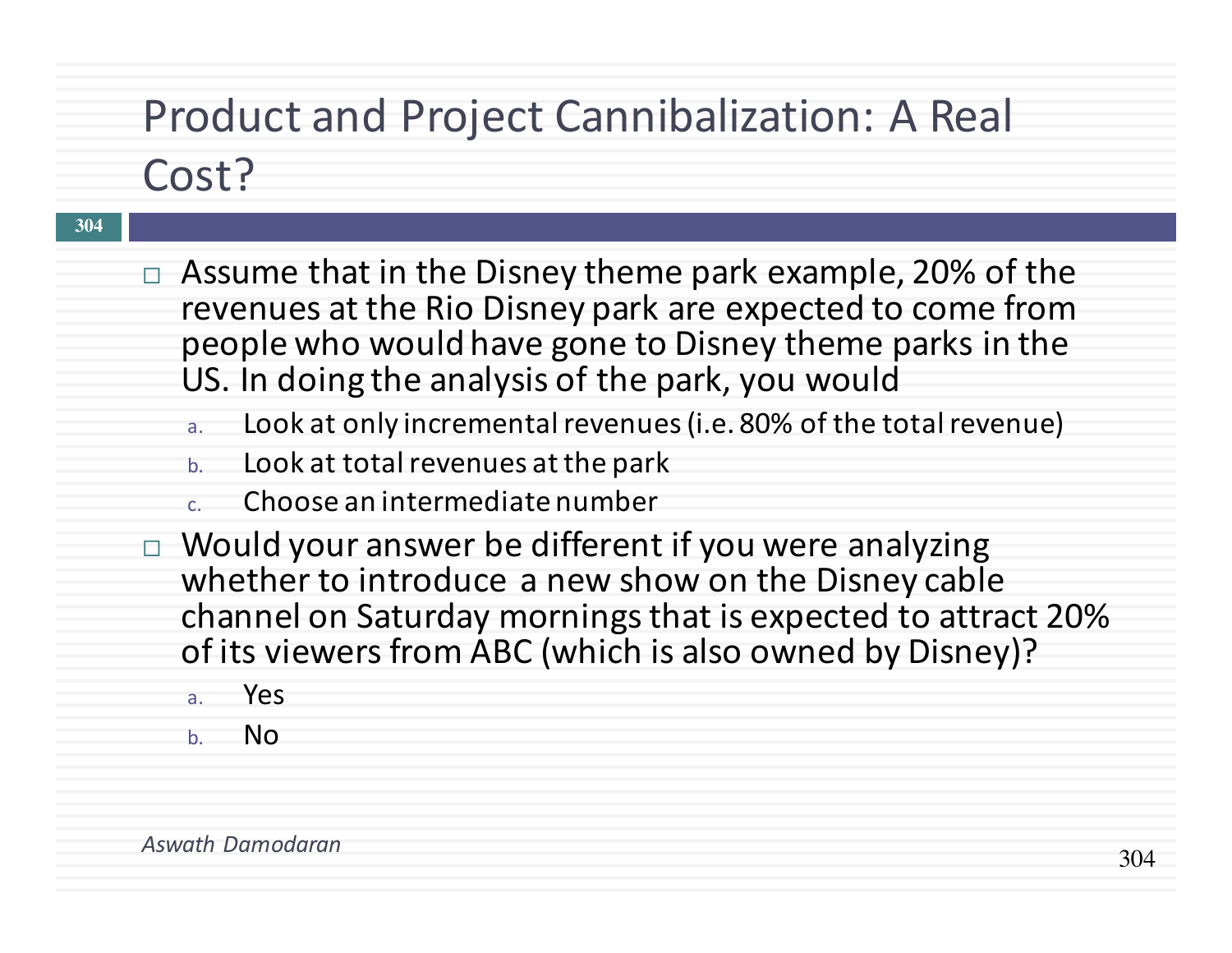### **B. Project Synergies**

- $\Box$  A project may provide benefits for other projects within the firm. Consider, for instance, a typical Disney animated movie. Assume that it costs  $$50$  million to produce and promote. This movie, in addition to theatrical revenues, also produces revenues from
	- the sale of merchandise (stuffed toys, plastic figures, clothes ..)
	- $\blacksquare$  increased attendance at the theme parks
	- **□** stage shows (see "Beauty and the Beast" and the "Lion King")
	- $\blacksquare$  television series based upon the movie
- $\Box$  In investment analysis, however, these synergies are either left unquantified and used to justify overriding the results of investment analysis, i.e,, used as justification for investing in negative NPV projects.
- $\Box$  If synergies exist and they often do, these benefits have to be valued and shown in the initial project analysis.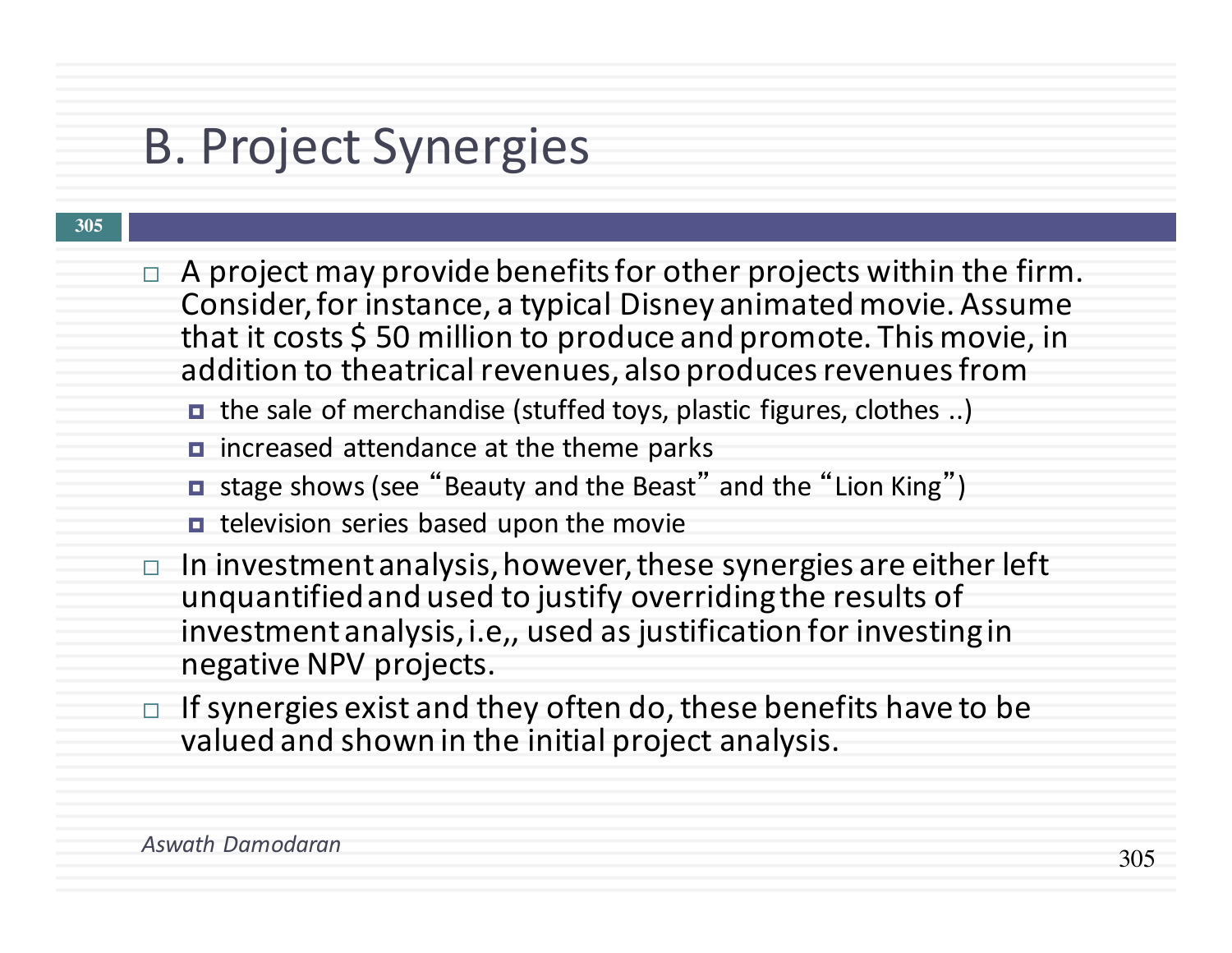# Case 1: Adding a Café to a bookstore:

#### Bookscape

#### **306**

- $\Box$  Assume that you are considering adding a café to the bookstore. Assume also that based upon the expected revenues and expenses, the café standing alone is expected to have a net present value of -\$87,571.
- The cafe will increase revenues at the book store by \$500,000 in year 1, growing at 10% a year for the following 4 years. In addition, assume that the pre-tax operating margin on these sales is 10%.

| Increased Revenues                 | \$500,000 | \$550,000 | \$605,000 | \$665,500 | \$732,050 |
|------------------------------------|-----------|-----------|-----------|-----------|-----------|
| Operating Margin                   | 10.00%    | 10.00%    | 10.00%    | 10.00%    | 10.00%    |
| Operating Income                   | \$50,000  | \$55,000  | \$60,500  | \$66,550  | \$73,205  |
| Operating Income after Taxes       | \$30,000  | \$33,000  | \$36,300  | \$39,930  | \$43,923  |
| <b>PV</b> of Additional Cash Flows | \$27,199  | \$27,126  | \$27,053  | \$26,981  | \$26,908  |
| <b>PV</b> of Synergy Benefits      | \$135,268 |           |           |           |           |

 $\Box$  The net present value of the added benefits is \$135,268. Added to the NPV of the standalone Café of -\$87,571 yields a net present value of \$47,697.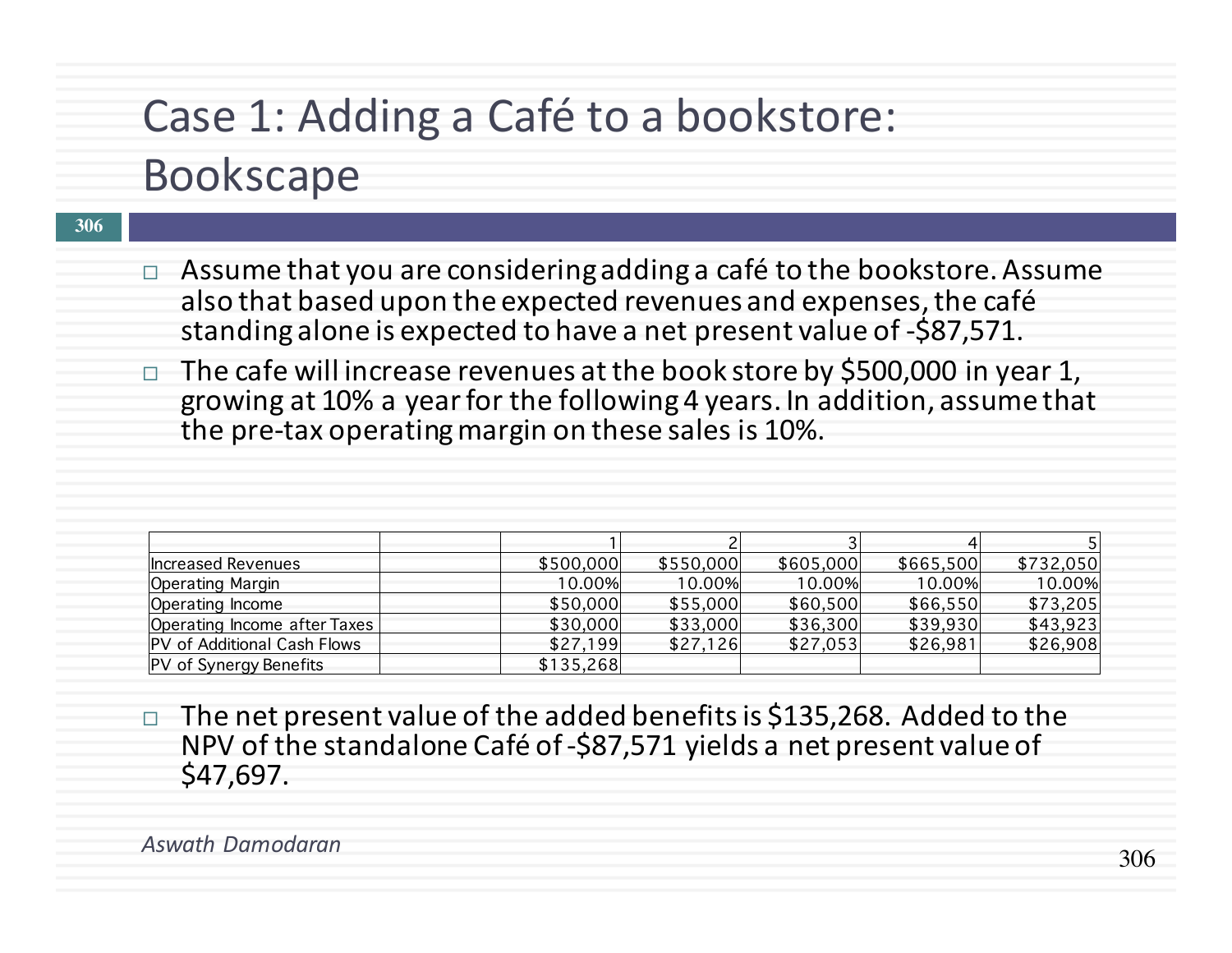### Case 2: Synergy in a merger...

- $\Box$  We valued Harman International for an acquisition by Tata Motors and estimated a value of \$ 2,476 million for the operating assets and \$ 2,678<br>million for the equity in the firm, concluding that it would not be a valuecreating acquisition at its current market capitalization of \$5,248 million. In estimating this value, though, we treated Harman International as a stand-alone firm.
- Assume that Tata Motors foresees potential synergies in the combination of the two firms, primarily from using its using Harman's high-end audio technology (speakers, tuners) as optional upgrades for customers buying new Tata Motors cars in India. To value this synergy, let us assume the following:
	- It will take Tata Motors approximately 3 years to adapt Harman's products to Tata Motors cars.
	- $\blacksquare$  Tata Motors will be able to generate Rs 10 billion in after-tax operating income in year 4 from selling Harman audio upgrades to its Indian customers, growing at a rate of 4% a year after that in perpetuity (but only in India).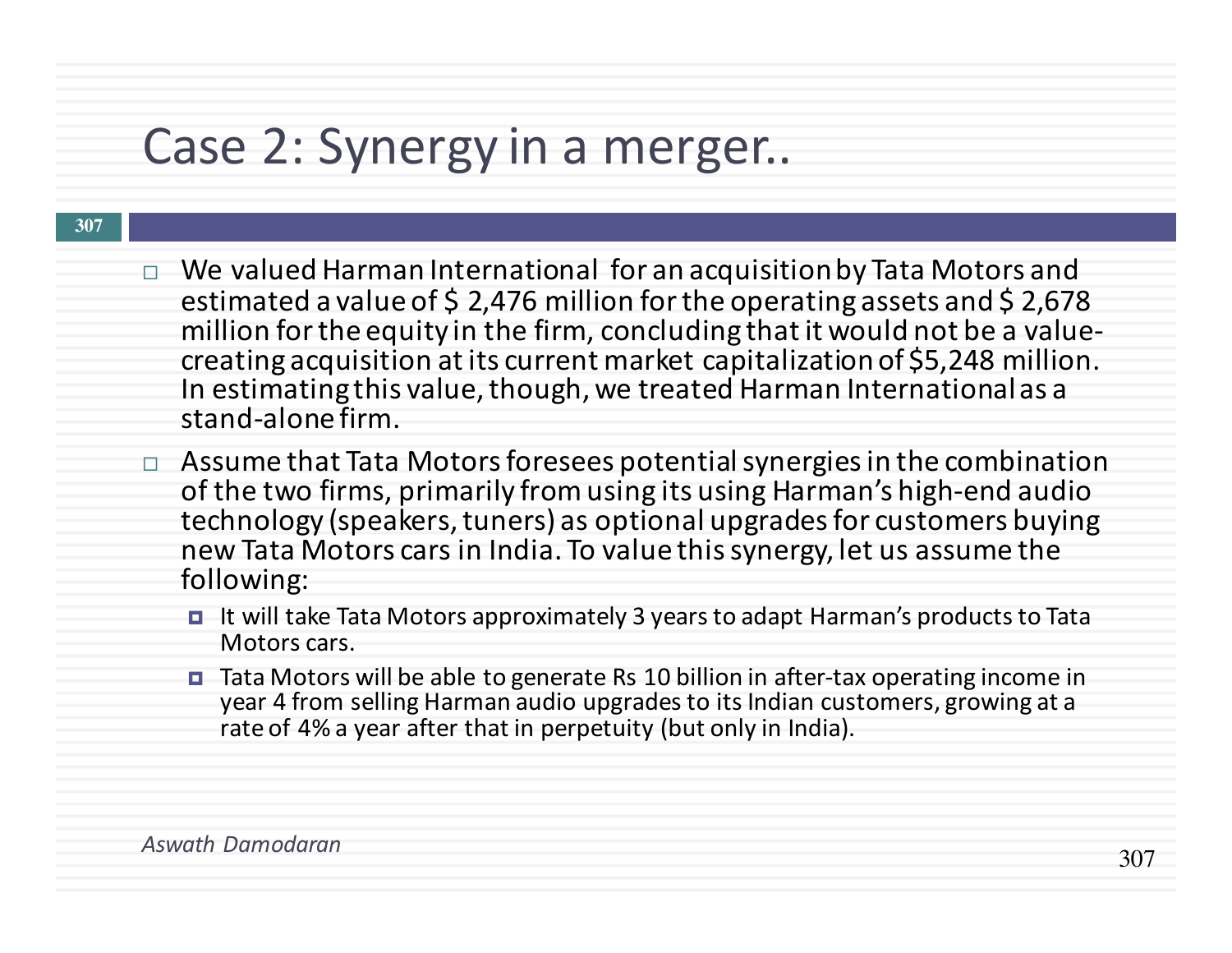#### Estimating the cost of capital to use in valuing

#### synergy..

- Business risk: The perceived synergies flow from optional add-ons in auto sales. We will begin with the levered beta of 1.10, that we estimated for Tata Motors in chapter 4, in estimating the cost of equity.
- Geographic risk: The second is that the synergies are expected to come from India; consequently, we will add the country risk premium of 3.60% for India, estimated in chapter 4 (for Tata Motors) to the mature market premium of 5.5%.
- $\Box$  Debt ratio: Finally, we will assume that the expansion will be entirely in India, with Tata Motors maintain its existing debt to capital ratio of 29.28% and its current rupee cost of debt of 9.6% and its marginal tax rate of 32.45%.
	- Cost of equity in Rupees =  $6.57% + 1.10(5.5% + 3.60%) = 16.59%$
	- □ Cost of debt in Rupees =  $9.6\%$  (1-.3245) =  $6.50\%$
	- Cost of capital in Rupees =  $16.59\%$  (1-.2928) + 6.50% (.2928) = 13.63%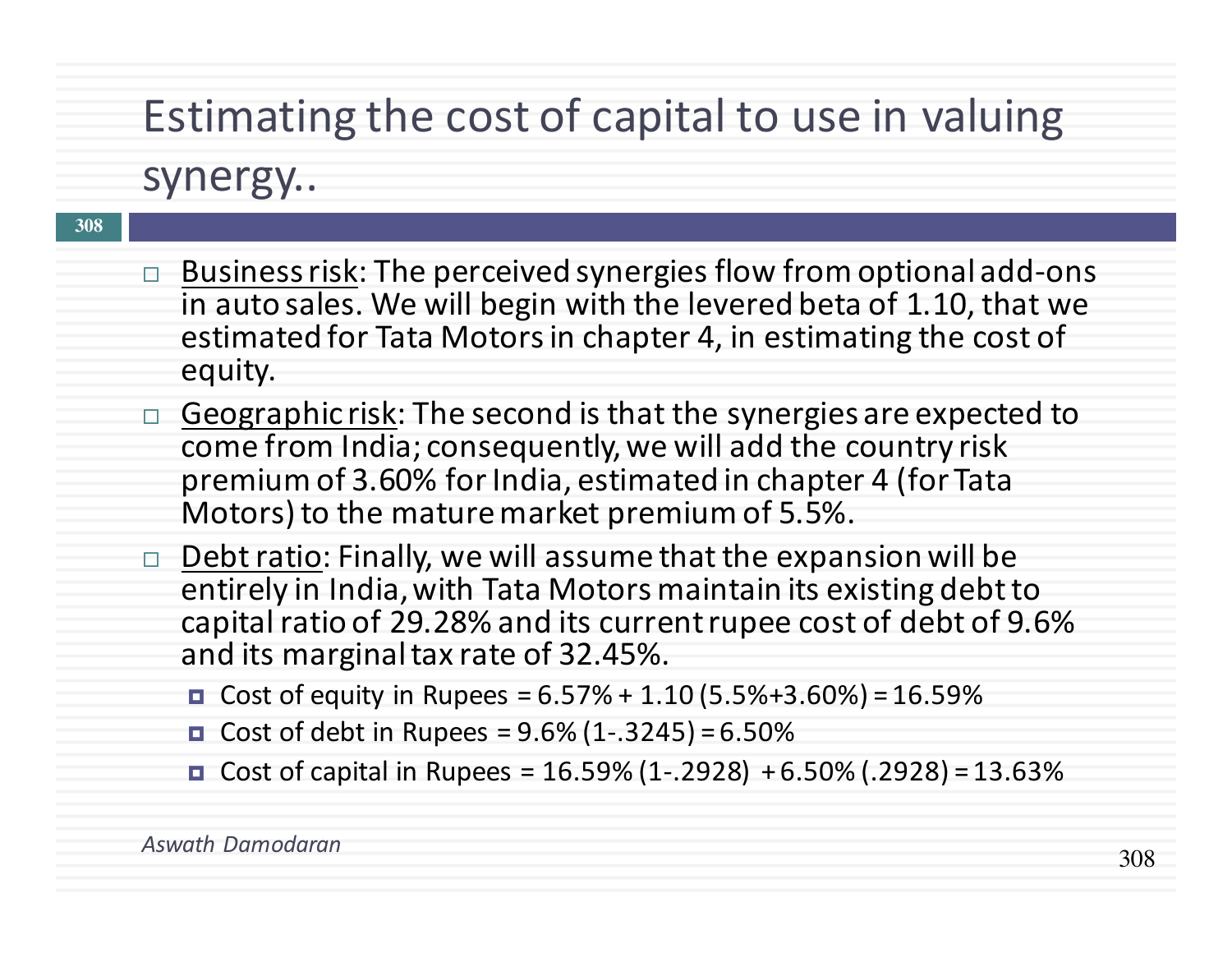### Estimating the value of synergy... and what Tata can pay for Harman

#### $\Box$  Value of synergy<sub>Year 3</sub> =  $\Box$  Value of synergy today =  $\Box$  Converting the synergy value into dollar terms at the prevailing exchange rate of Rs  $60/5$ , we can estimate a dollar value for the synergy from the potential acquisition: ■ Value of synergy in US  $\frac{1}{5}$  = Rs 70,753/60 =  $\frac{1}{5}$  1,179 million Adding this value to the intrinsic value of \$2,678 million that we estimated for Harman's equity in chapter 5, we get a total value for the equity of \$3,857 million. ■ Value of Harman =  $$2,678$  million +  $$1,179$  million =  $$3,857$  million Since Harman's equity trades at \$5,248 million, the acquisition still does not make sense, even with the synergy incorporated into value. Expected Cash Flow<sub>Year 4</sub> =  $\frac{10,000}{(.1363-.0)}$  $(Cost of Capital - g)$   $(0.1363 - 04)$ = Rs 103,814 million Value of Synergy<sub>year 3</sub> (1+Cost of Capital)  $\frac{x^3}{3} = \frac{103,814}{(1.1363)^3}$ (1.1363)  $\frac{1}{3}$  = Rs 70,753 million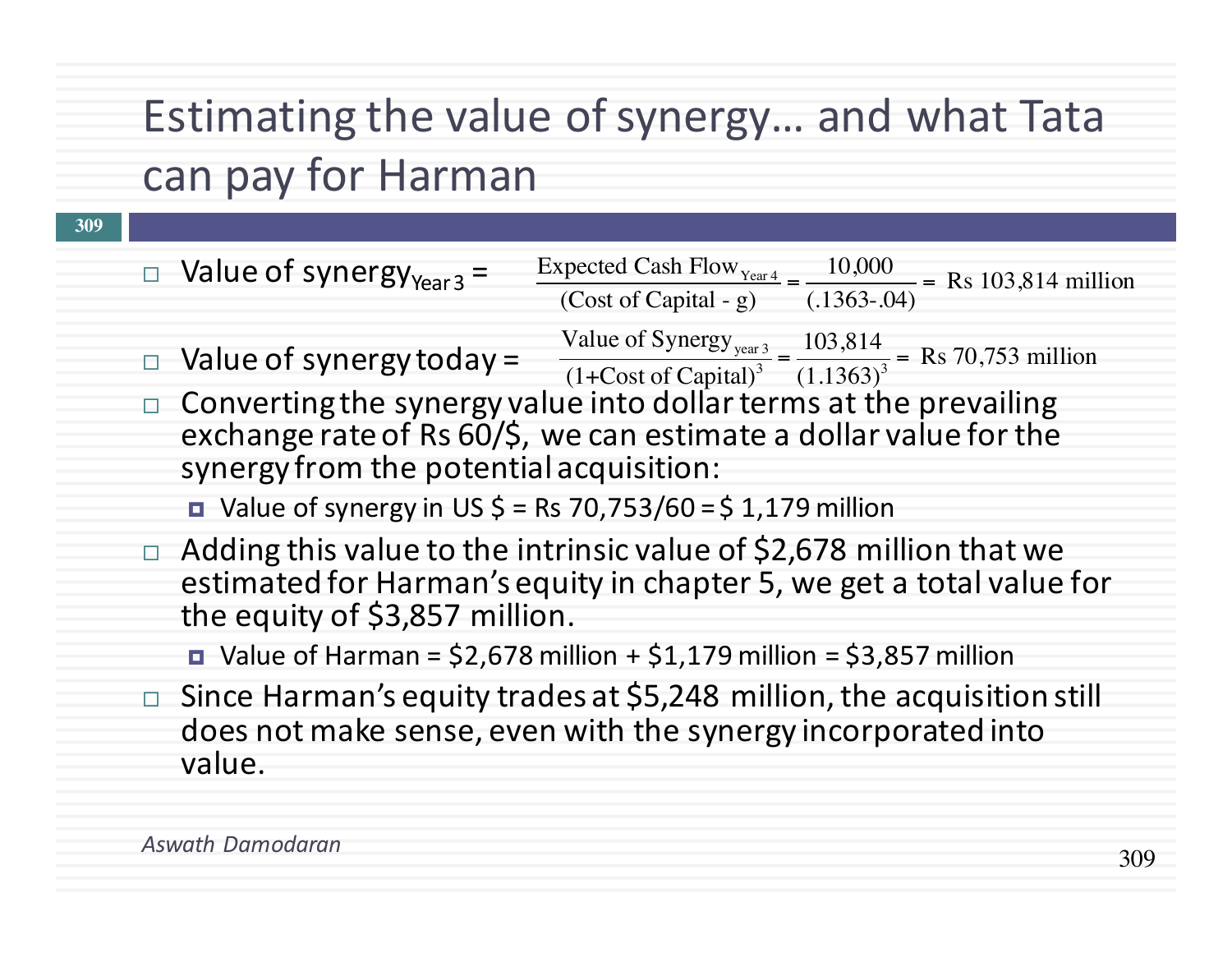#### III. Project Options

- $\Box$  One of the limitations of traditional investment analysis is that it is static and does not do a good job of capturing the options embedded in investment.
	- $\blacksquare$  The first of these options is the option to delay taking a project, when a firm has exclusive rights to it, until a later date.
	- The second of these options is taking one project may allow us to take advantage of other opportunities (projects) in the future
	- $\blacksquare$  The last option that is embedded in projects is the option to abandon a project, if the cash flows do not measure up.
- These options all add value to projects and may make a "bad" project (from traditional analysis) into a good one.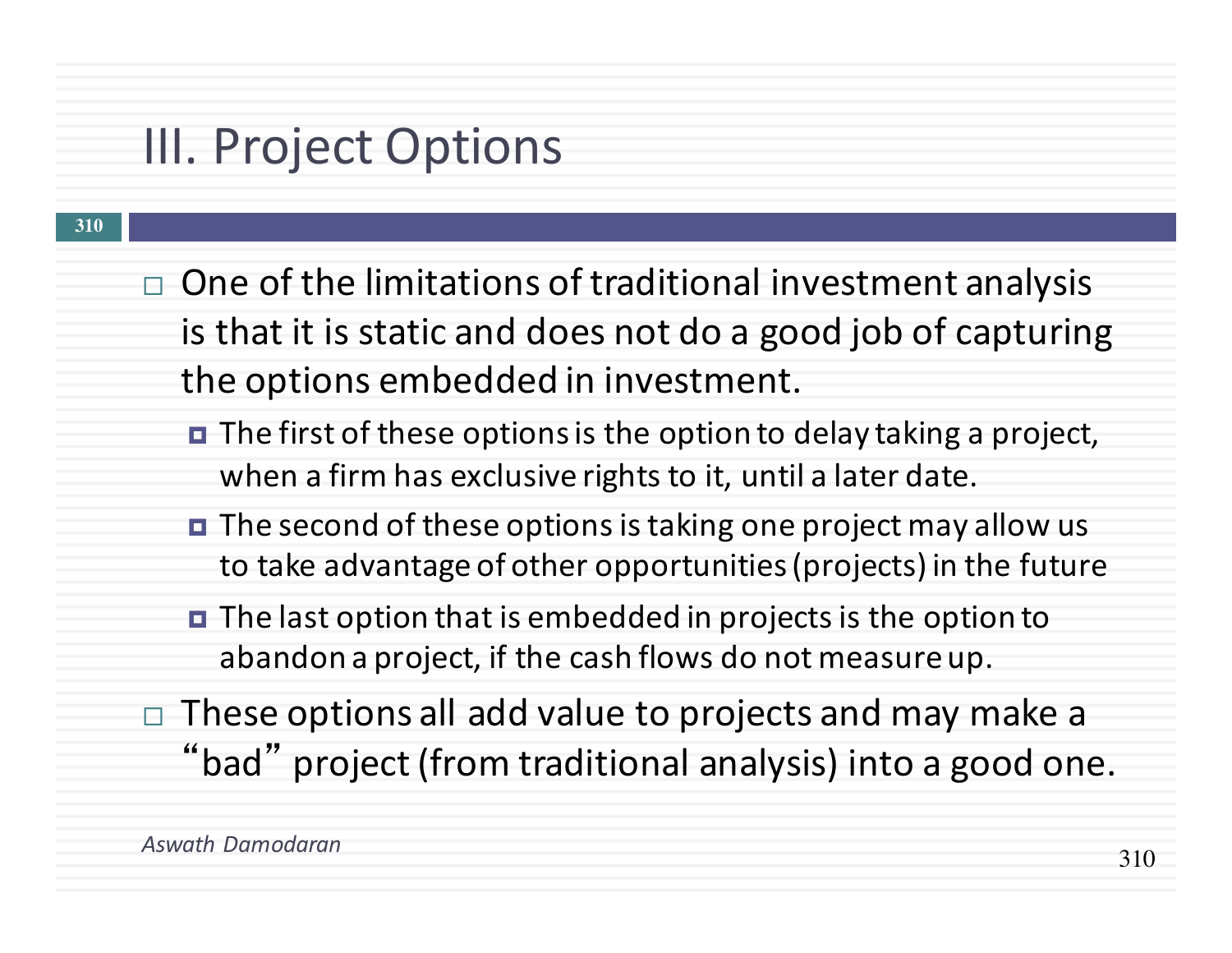### The Option to Delay

- **311**
- $\Box$  When a firm has exclusive rights to a project or product for a specific period, it can delay taking this project or product until a later date. A traditional investment analysis just answers the question of whether the project is a "good" one if taken today. The rights to a "bad" project can still have value.

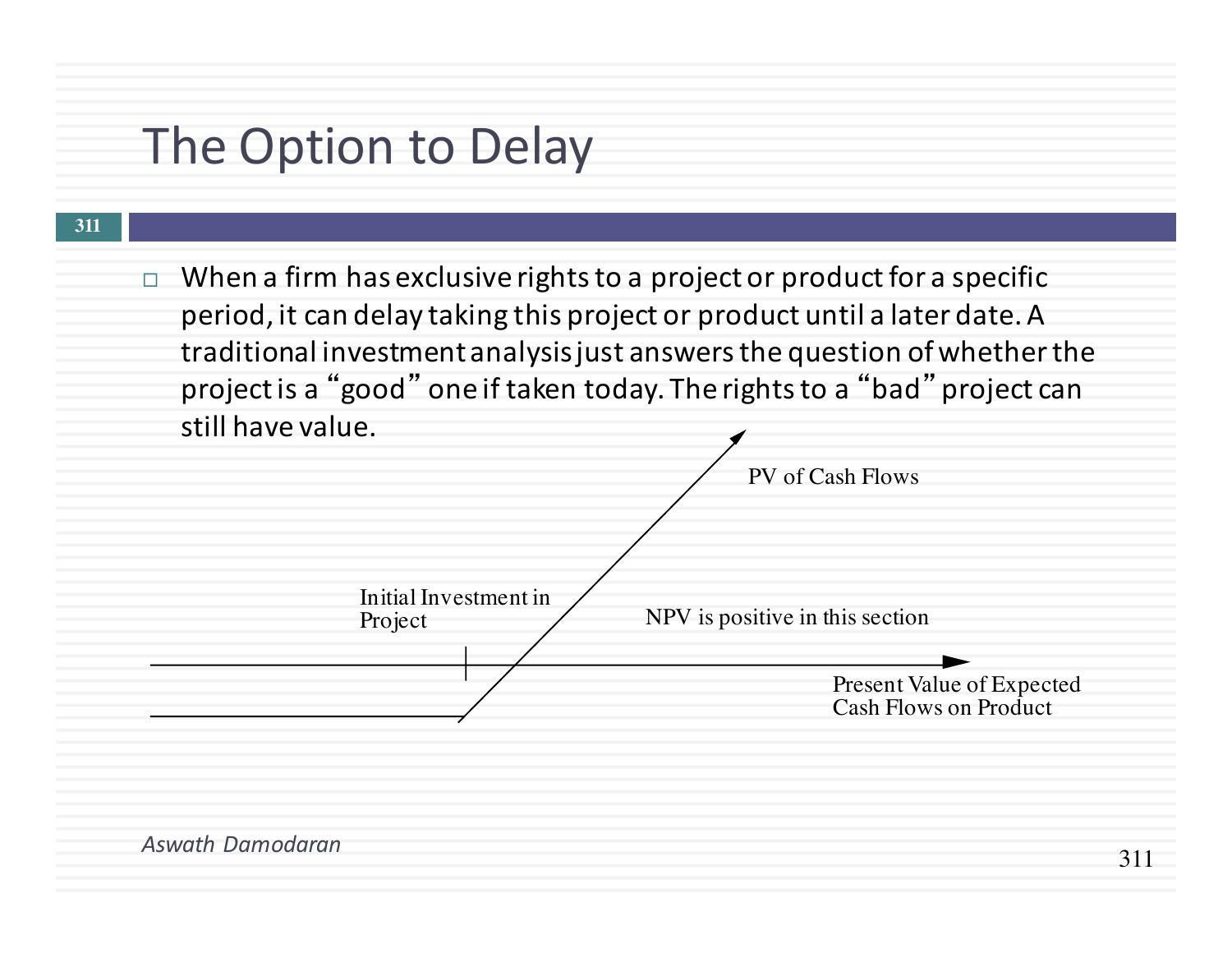### Insights for Investment Analyses

- **312**
- $\Box$  Having the exclusive rights to a product or project is valuable, even if the product or project is not viable today.
- $\Box$  The value of these rights increases with the volatility of the underlying business.
- $\Box$  The cost of acquiring these rights (by buying them or spending money on development - R&D, for instance) has to be weighed off against these benefits.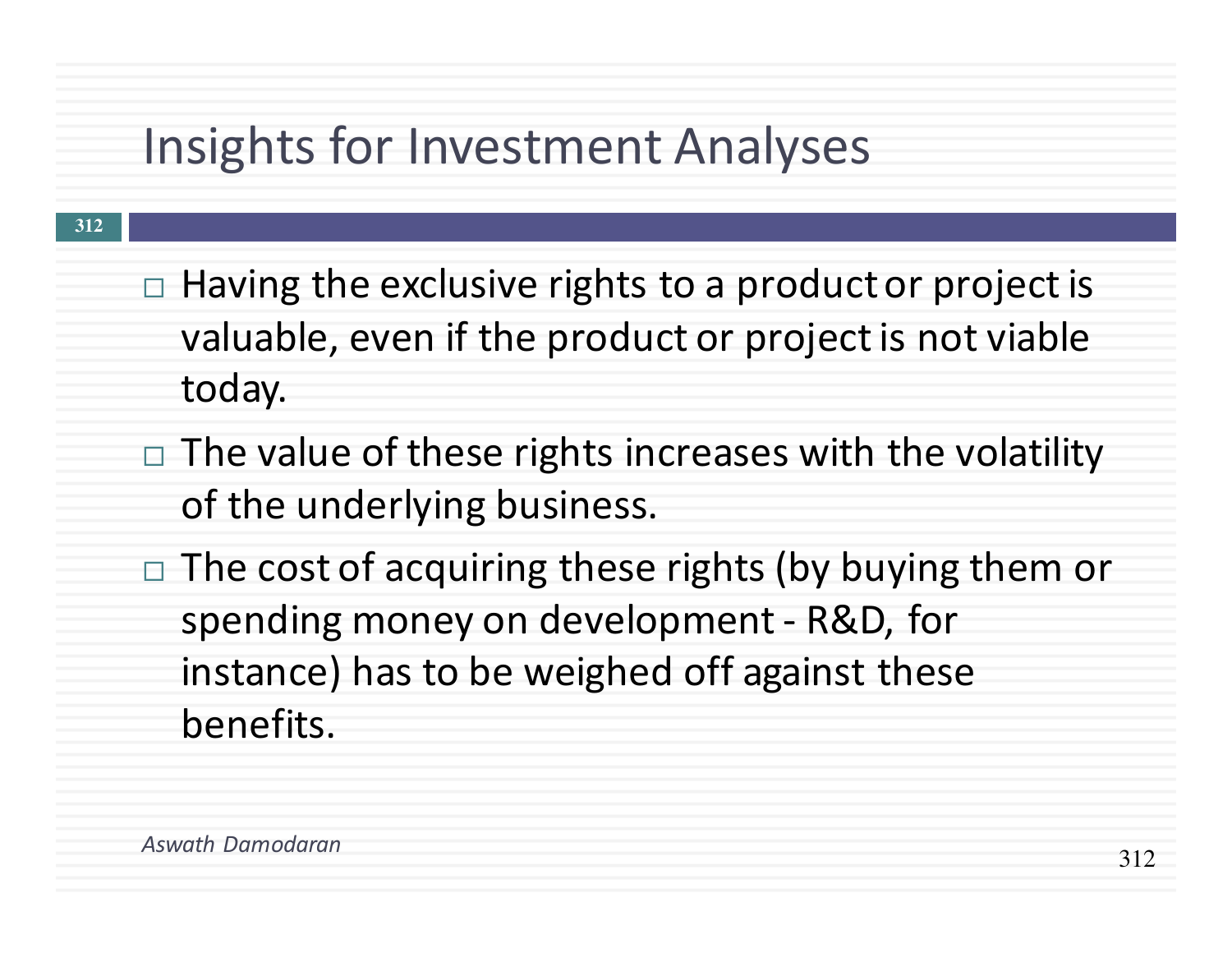### The Option to Expand/Take Other Projects

**313**

 $\Box$  Taking a project today may allow a firm to consider and take other valuable projects in the future. Thus, even though a project may have a negative NPV, it may be a project worth taking if the option it provides the firm (to take other projects in the future) has a more-than-compensating value.

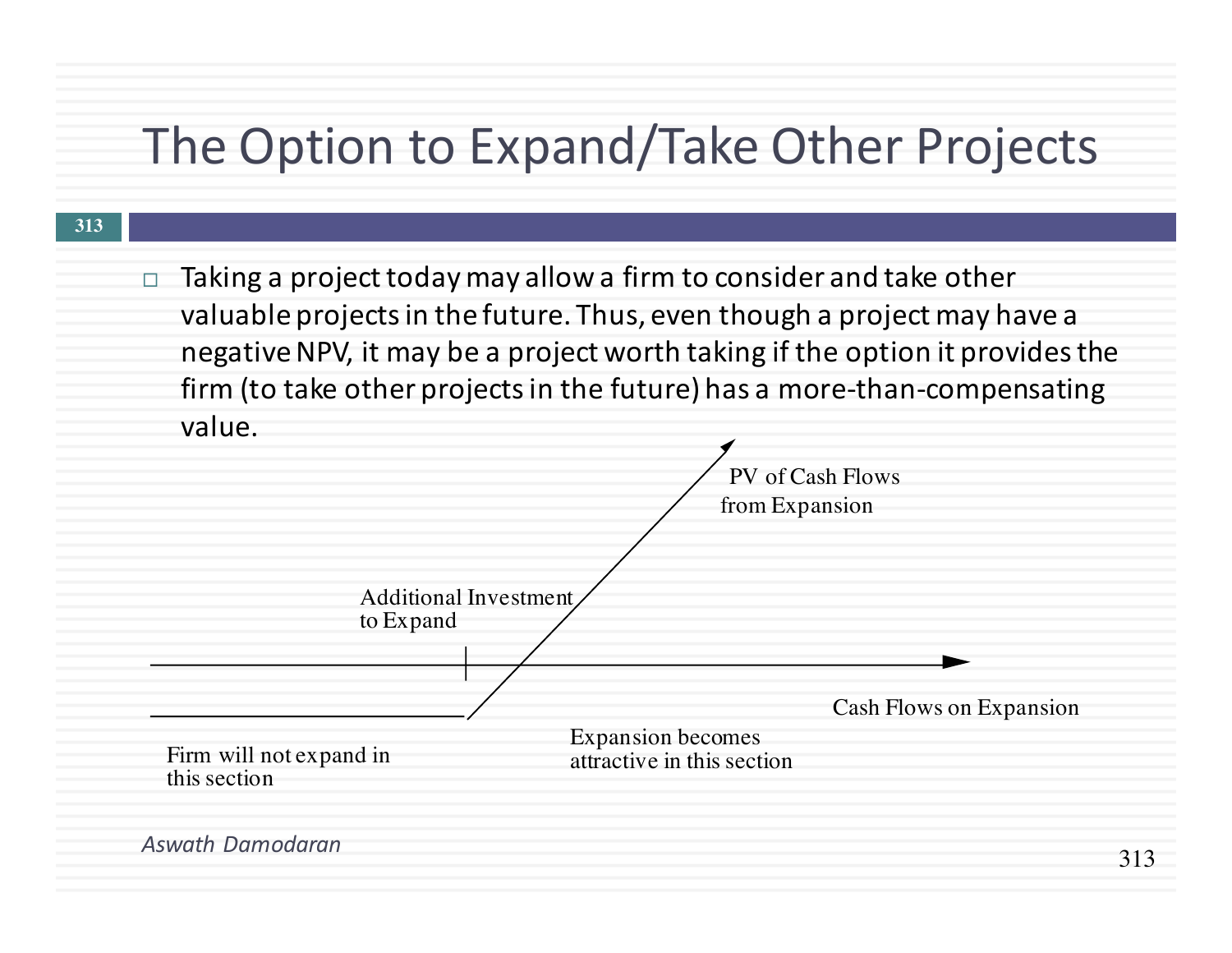### The Option to Abandon

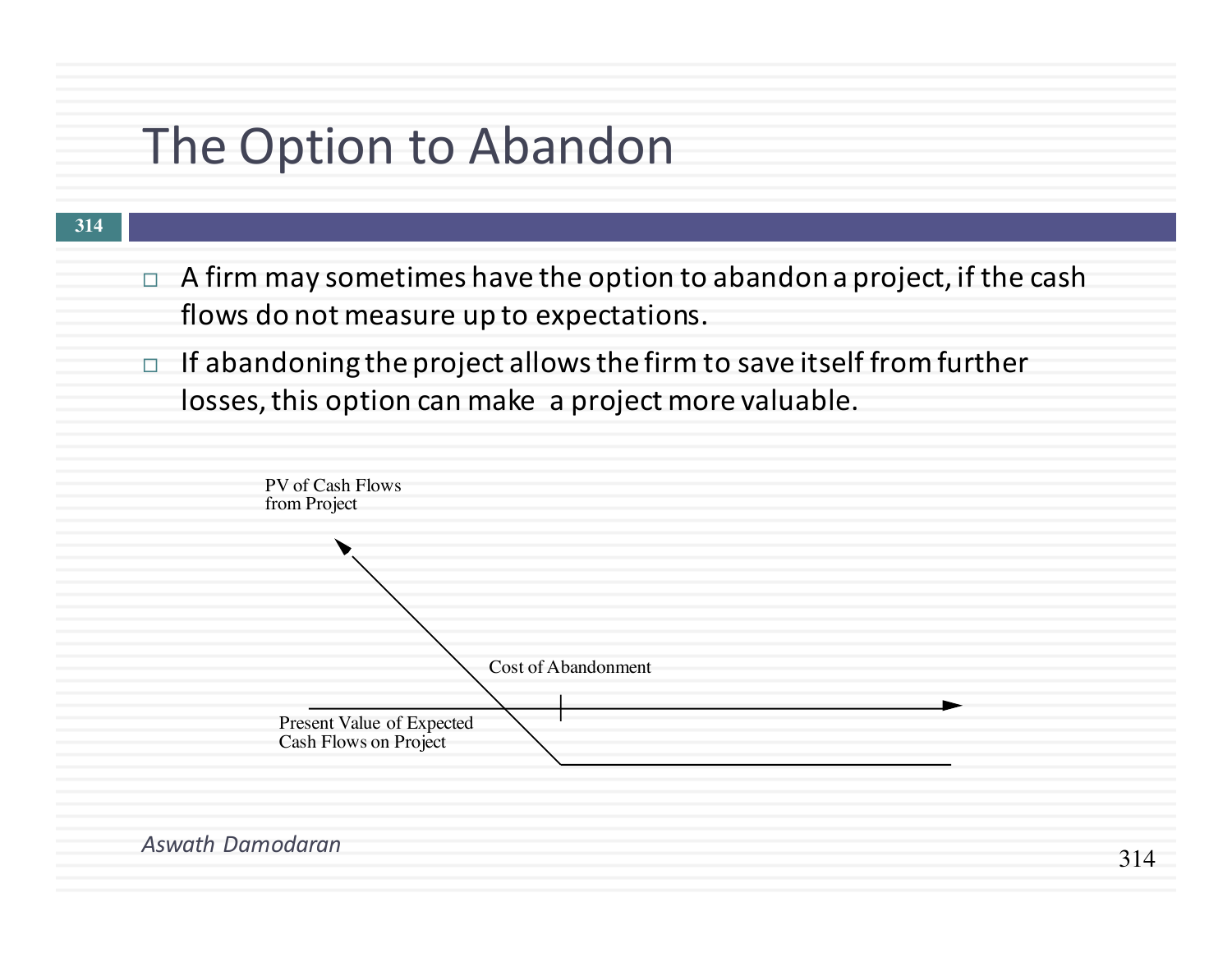### IV. Assessing Existing or Past investments...

- $\Box$  While much of our discussion has been focused on analyzing new investments, the techniques and principles enunciated apply just as strongly to existing investments.
- $\Box$  With existing investments, we can try to address one of two questions:
	- **□** Post –mortem: We can look back at existing investments and see if they have created value for the firm.
	- **□** What next? We can also use the tools of investment analysis to see whether we should keep, expand or abandon existing investments.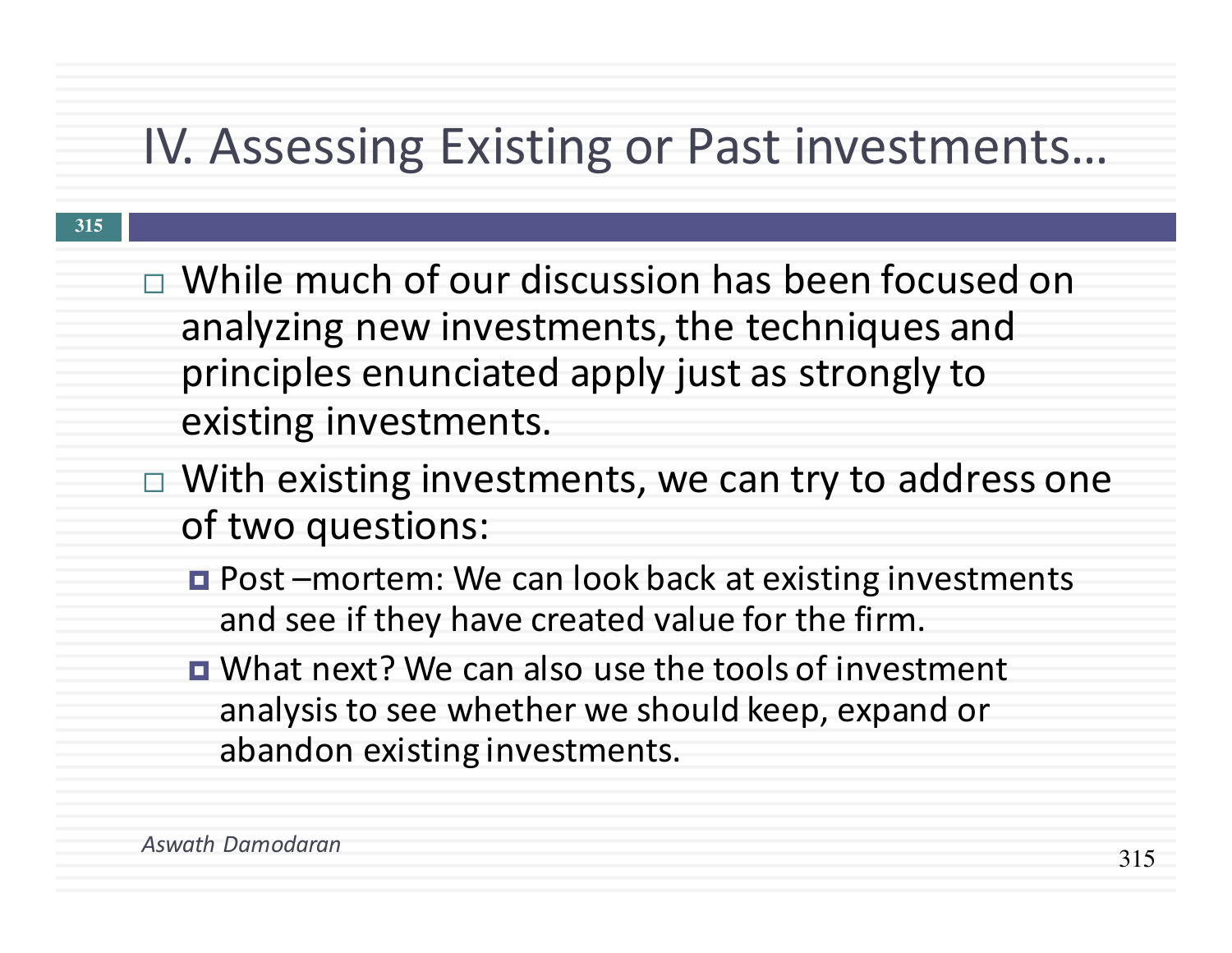#### Analyzing an Existing Investment



In a post-mortem, you look at the actual cash flows, relative to forecasts.

You can also reassess your expected cash flows, based upon what you have learned, and decide whether you should expand, continue or divest (abandon) an investment

#### *Aswath Damodaran*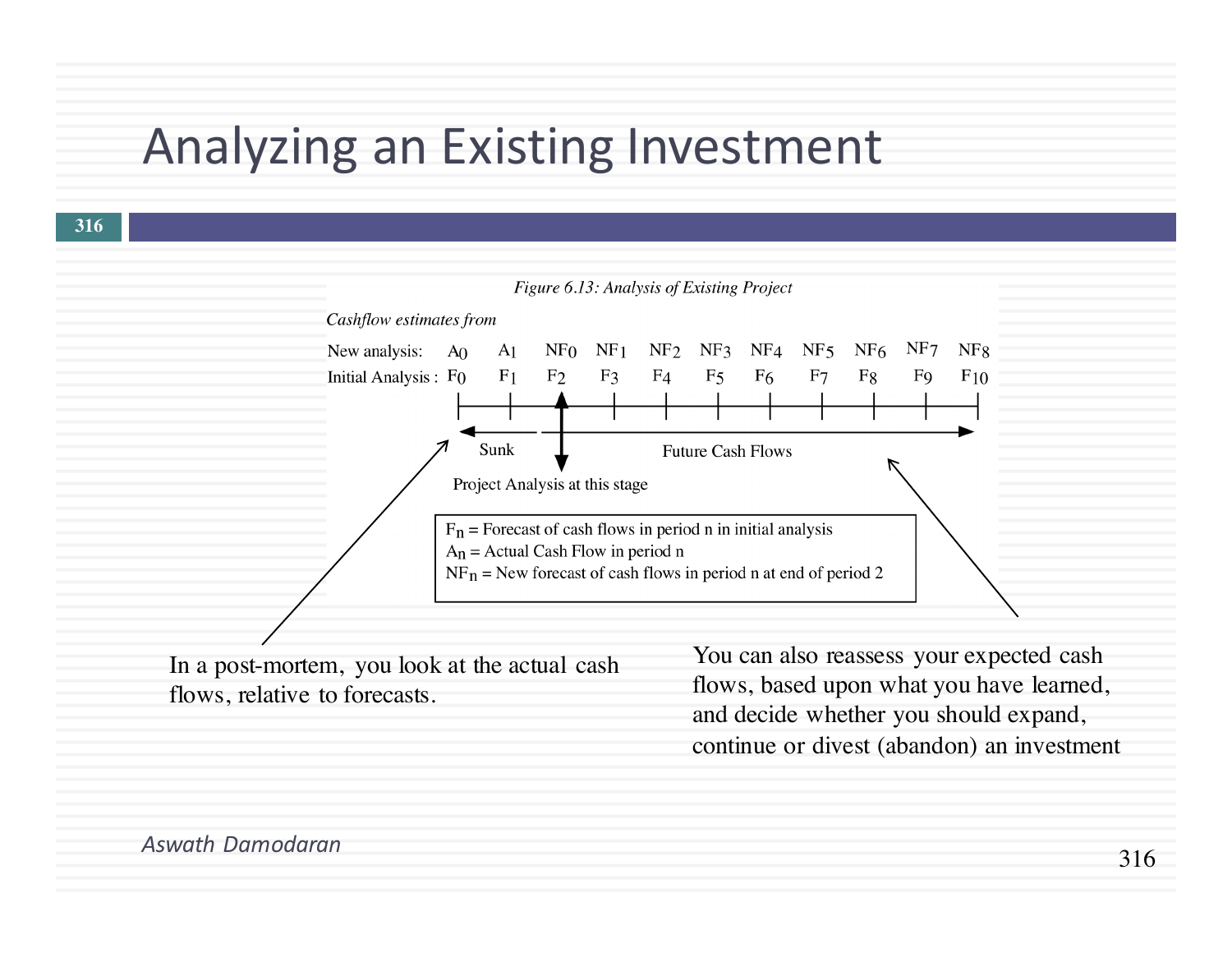### a. Post Mortem Analysis

- $\Box$  The actual cash flows from an investment can be greater than or less than originally forecast for a number of reasons but all these reasons can be categorized into two groups:
	- Chance: The nature of risk is that actual outcomes can be different from expectations. Even when forecasts are based upon the best of information, they will invariably be wrong in hindsight because of unexpected shifts in both macro (inflation, interest rates, economic growth) and micro (competitors, company) variables.
	- Bias: If the original forecasts were biased, the actual numbers will be different from expectations. The evidence on capital budgeting is that managers tend to be over-<br>optimistic about cash flows and the bias is worse with over-confident managers.
- $\Box$  While it is impossible to tell on an individual project whether chance or bias is to blame, there is a way to tell across projects and across time. If chance is the culprit, there should be symmetry in the errors  $-$  actuals should be about as likely to beat forecasts as they are to come under forecasts. If bias is the reason, the errors will tend to be in one direction.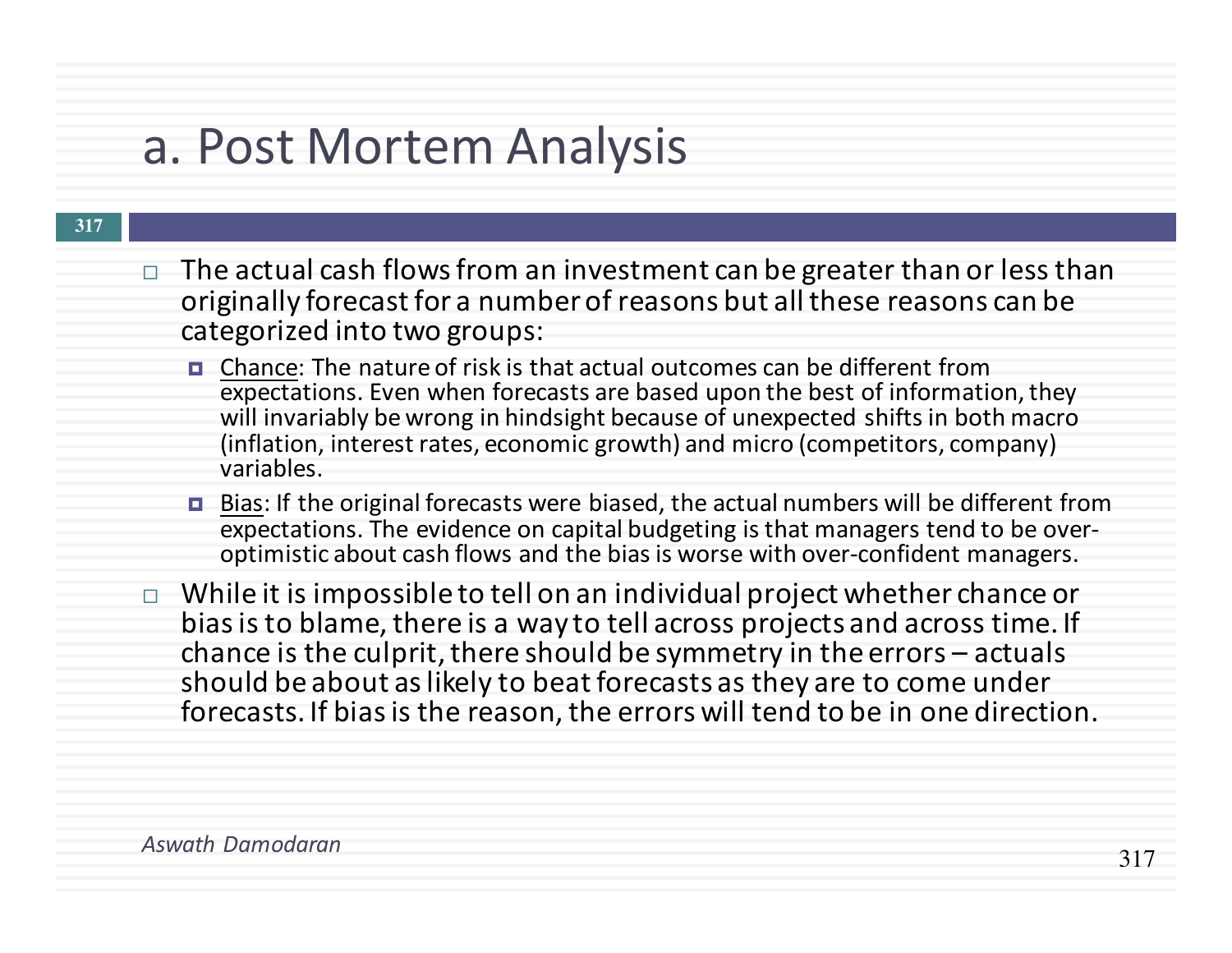### b. What should we do next?

$$
\sum_{t=0}^{t=n} \frac{NF_n}{(1+r)^n} < 0
$$
 ....... Laplace transform  
\n
$$
\sum_{t=0}^{t=n} \frac{NF_n}{(1+r)^n} < \text{Saluage Value}
$$
 ....... Ferminate the project  
\n
$$
\sum_{t=0}^{t=n} \frac{NF_n}{(1+r)^n} < \text{Divestimate Value}
$$
 ....... Divest the project  
\n
$$
\sum_{t=0}^{t=n} \frac{NF_n}{(1+r)^n} > 0 > \text{Divestimate Value}
$$
 ....... Continue the project

*Aswath Damodaran*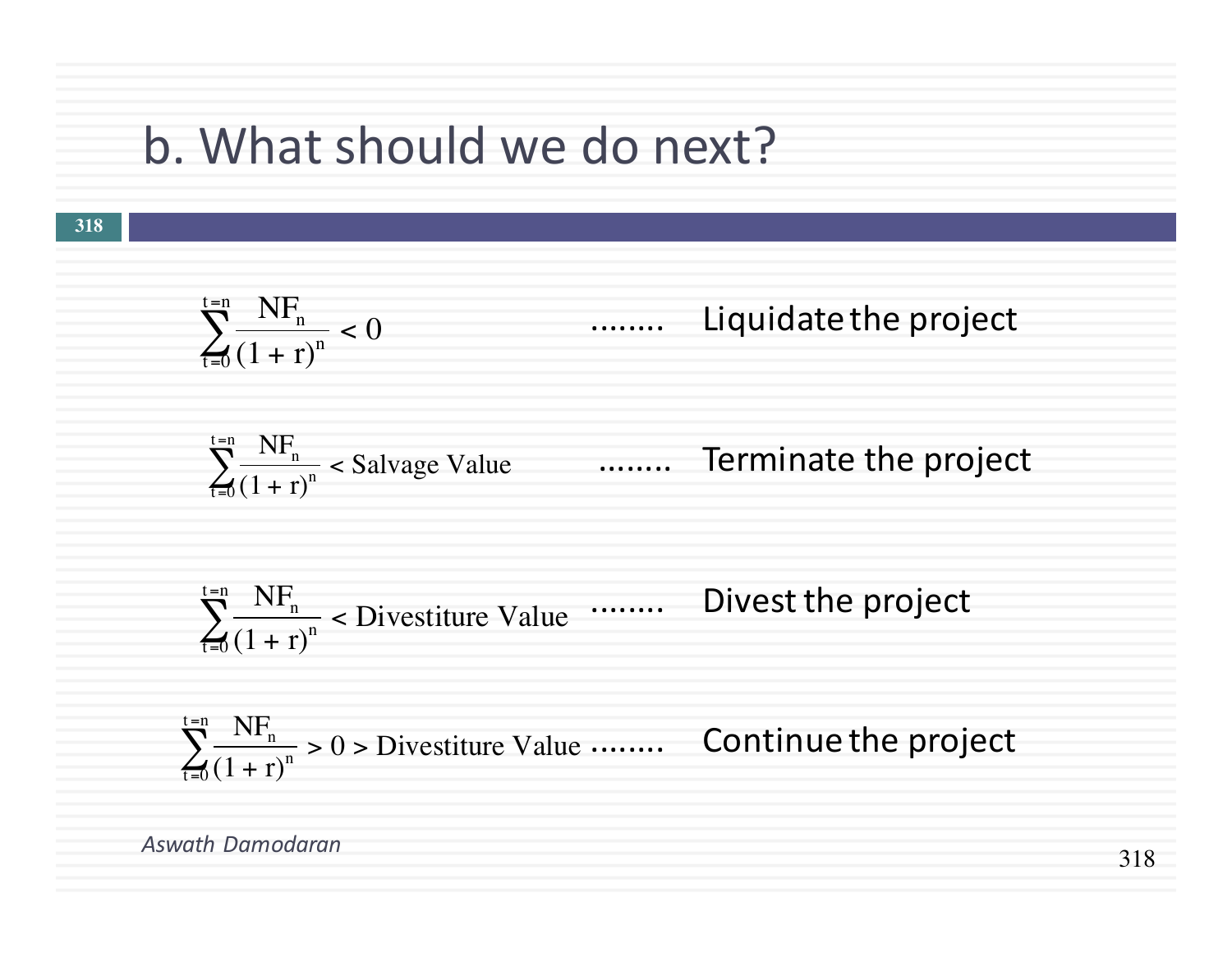# Example: Disney California Adventure -The 2008 judgment call

- **319**
- $\Box$  Disney opened the Disney California Adventure (DCA) Park in 2001, at a cost of \$1.5 billion, with a mix of roller coaster rides and movie nostalgia. Disney expected about 60% of its visitors to Disneyland to come across to DCA and generate about \$100 million in annual after-cash flows for the firm.
- By 2008, DCA had not performed up to expectations. Of the 15 million people who came to Disneyland in 2007, only 6 million visited California Adventure, and the cash flow averaged out to only \$50 million between 2001 and 2007.

In early 2008, Disney faced three choices:

- $\blacksquare$  Shut down California Adventure and try to recover whatever it can of its initial investment. It is estimated that the firm recover about \$ 500 million of its investment.
- $\blacksquare$  Continue with the status quo, recognizing that future cash flows will be closer to the actual values (\$50 million) than the original projections.
- $\blacksquare$  Invest about \$ 600 million to expand and modify the park, with the intent of increasing the number of attractions for families with children, is expected to increase the percentage of Disneyland visitors who come to DCA from 40% to 60% and increase the annual after tax cash flow by 60% (from  $\frac{1}{2}$  50 million to  $\frac{1}{2}$  80 million) at the park.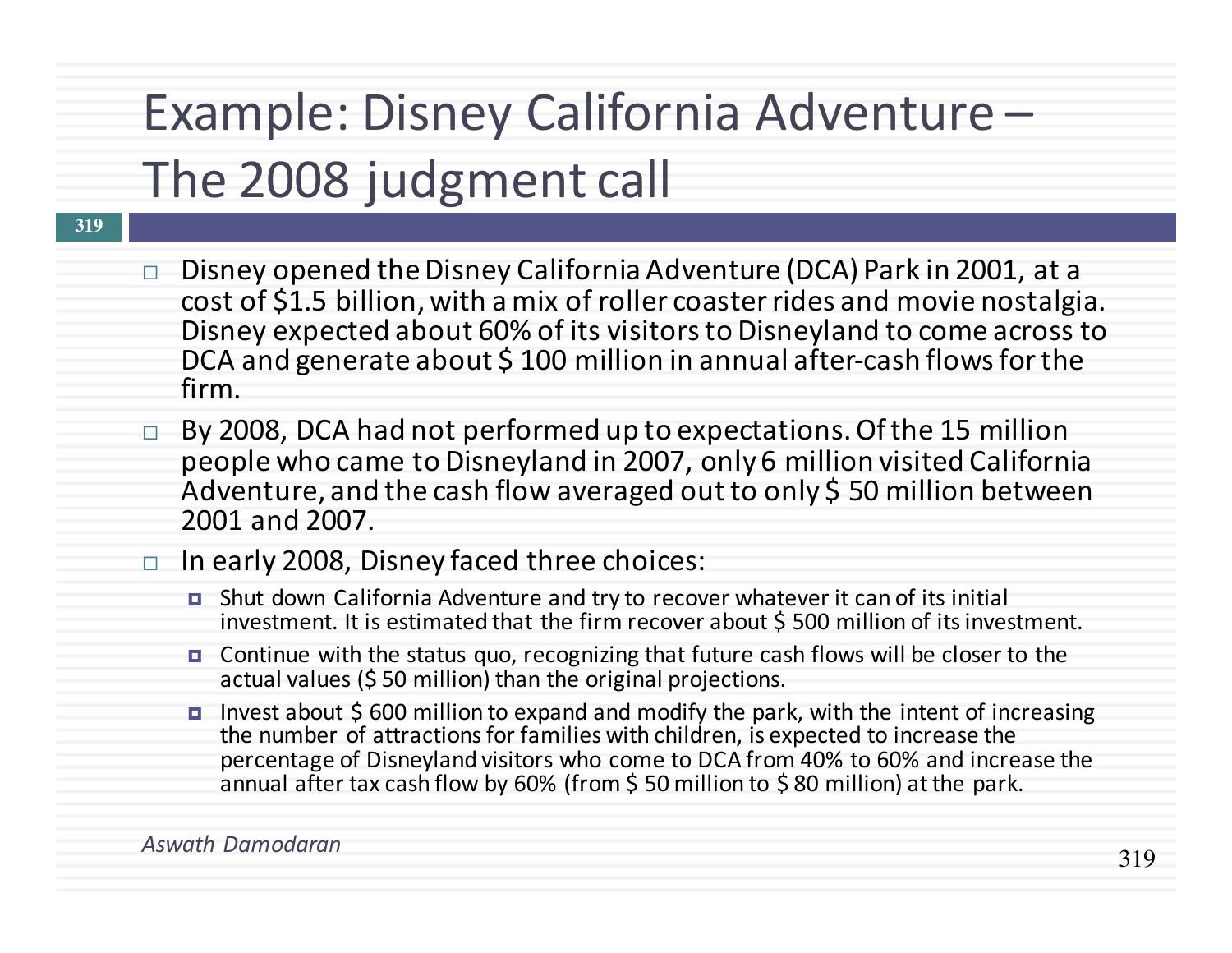## DCA: Evaluating the alternatives...

| 320 |                                                                                                                                                                                                                                                                                                          |
|-----|----------------------------------------------------------------------------------------------------------------------------------------------------------------------------------------------------------------------------------------------------------------------------------------------------------|
|     |                                                                                                                                                                                                                                                                                                          |
|     | $\Box$ Continuing Operation: Assuming the current after-tax cash flow of<br>$\overline{\xi}$ 50 million will continue in perpetuity, growing at the inflation rate<br>of 2% and discounting back at the theme park cost of capital in<br>2008 of 6.62% yields a value for continuing with the status quo |
|     | <b>Value of DCA</b> = $\frac{\text{Expected Cash Flow next year}}{\text{(Cost of capital - g)}} = \frac{50(1.02)}{(0.0662 - 0.02)} = $1.103 \text{ billion}$                                                                                                                                             |
|     | $\Box$ Abandonment: Abandoning this investment currently would allow<br>Disney to recover only \$500 million of its original investment.                                                                                                                                                                 |
|     | Abandonment value of $DCA = $500$ million                                                                                                                                                                                                                                                                |
|     | $\Box$ Expansion: The up-front cost of \$600 million will lead to more<br>visitors in the park and an increase in the existing cash flows from \$<br>50 to \$80 million.                                                                                                                                 |
|     | Increase in CF next year $=$ $\frac{30(1.02)}{(0.0662 - 0.02)}$ = \$662 million<br>Value of CF from expansion =                                                                                                                                                                                          |
|     |                                                                                                                                                                                                                                                                                                          |